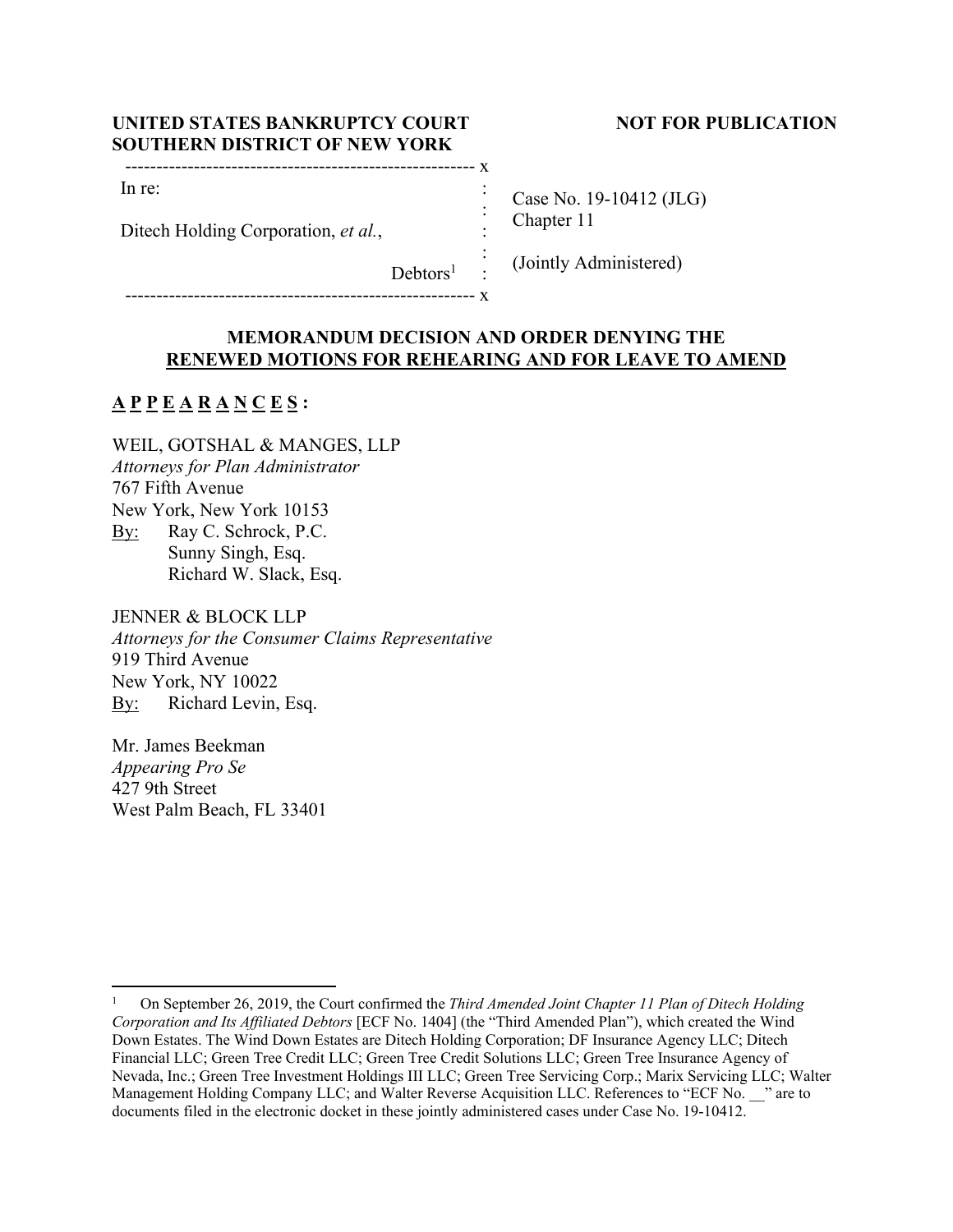# **HON. JAMES L. GARRITY, JR. U.S. BANKRUPTCY JUDGE**

## **Introduction2**

 James Beekman (the "Claimant") filed Proof of Claim No. 24609 (the "Claim") against Ditech in these jointly administered Chapter 11 Cases. On February 9, 2021, the Court sustained the objection to the Claim jointly filed by Estate Representatives and expunged and disallowed the Claim. *See Memorandum Decision and Order Sustaining the Ninth Omnibus Objection (No Basis Consumer Creditor Claims) With Respect to Claim of James Beekman* (the "Claim Disallowance Decision") [ECF No. 3218]. In response to that decision, Claimant filed a *Request for Leave to Amend the Claim* [ECF No. 3361] (the "Request for Leave to Amend") and a *Motion for Rehearing of the Beekman Decision and Order* [ECF No. 3261] (the "Motion for Rehearing"). The Court denied both requests for relief. *See Memorandum Decision and Order Denying the Motion for Rehearing* (the "Rehearing Decision") [ECF No. 3424]; *Memorandum Decision and Order Denying Claimant James Beekman's Request for Leave to Amend* (the "Leave to Amend Claim Decision") [ECF No. 3488].

 On July 7, 2021, the Claimant filed (i) *Claimant's Corrected Supplemental Request for Leave to Amend Nunc Pro Tunc to the April 29, 2021 Request for Leave to Amend* (the "Renewed Request to Amend") [ECF No. 3533]; and (ii) the *Renewed Motion for Rehearing* (the "Renewed Motion for Rehearing") [ECF No. 3528], together with the Renewed Request to Amend, (the "Renewed Motions"). In the Renewed Motions, the Claimant again seeks leave to

<sup>2</sup> Capitalized terms used but not otherwise defined herein shall have the meanings ascribed to them in the Rehearing Decision and Leave to Amend Claim Decision, as applicable.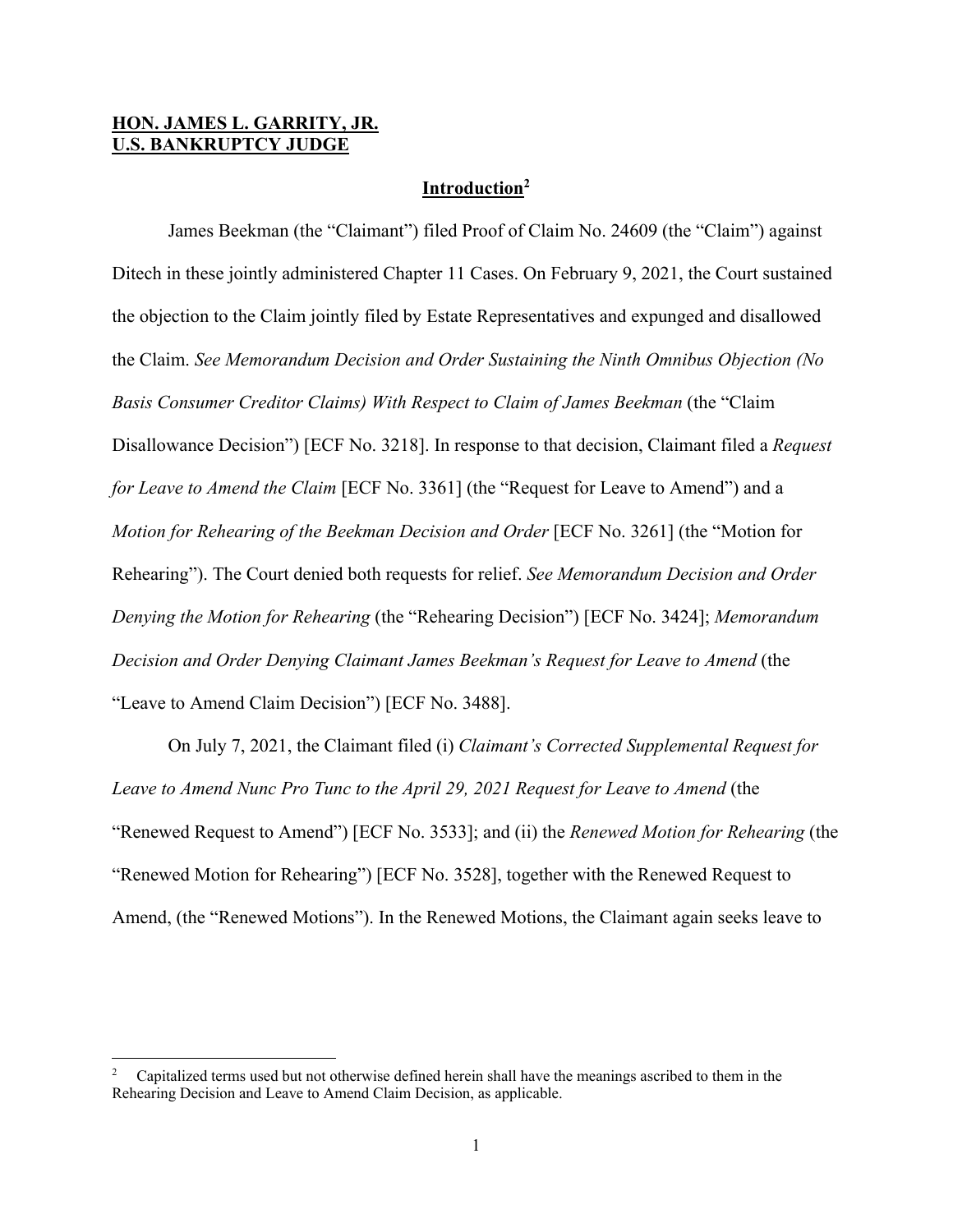amend his disallowed and expunged  $Claim<sup>3</sup> –$  and to obtain a rehearing on the Claim Disallowance Decision. The Estate Representatives jointly filed their opposition to the Renewed Motions. *See Joint Opposition of Plan Administrator and Consumer Representative to 1) Claimant's Corrected Supplemental Request for Leave to Amend Nunc Pro Tunc to the April 29, 2021 Request for Leave to Amend and 2) Renewed Motion for Rehearing Filed by James Beekman* ("Opposition to Renewed Motions") [ECF No. 3617]. In response to that opposition, the Claimant filed his (i) *Reply in Support of Claimant's Corrected, Supplemental Request for Leave to Amend Nunc Pro Tunc* [ECF No. 3671] and (ii) *Reply in Support of Claimant's Corrected, Supplemental Request for Leave to Amend Nunc Pro Tunc* [ECF No. 3672] (collectively the "Beekman Reply").

 On August 24, 2021, the Court conducted a hearing on the Renewed Motions, which the Claimant did not attend. At the hearing, the Court ruled that it would not hear argument on the Renewed Motion for Rehearing<sup>4</sup> and closed the record of that motion, pending its issuance of a ruling on the motion. The Court heard argument from the Estate Representatives on the Renewed Request to Amend. At the conclusion of the argument, the Court closed the record of the motion, and advised that it would issue a ruling on the motion. On August 25, 2021, the Claimant contacted chambers to request another opportunity to be heard on the Renewed Motions. In support of that request, he explained that he failed to appear at the August 24 hearing because he

<sup>3</sup> On page 1 of the Renewed Request to Amend, Claimant states that he is seeking to amend Proof of Claim No. 24909. This is a typographical error. There is no Proof of Claim No. 24909. The Court will consider the pro se Claimant's Renewed Motions as seeking relief with respect to Proof of Claim No. 24609.

<sup>4</sup> Local Bankruptcy Rule 3008-1 states, as follows:

No oral argument shall be heard on a motion to reconsider an order of allowance or disallowance of a claim unless the Court grants the motion and specifically orders that the matter be reconsidered upon oral argument. If a motion to reconsider is granted, notice and a hearing shall be afforded to parties in interest before the previous action taken with respect to the claim may be vacated or modified.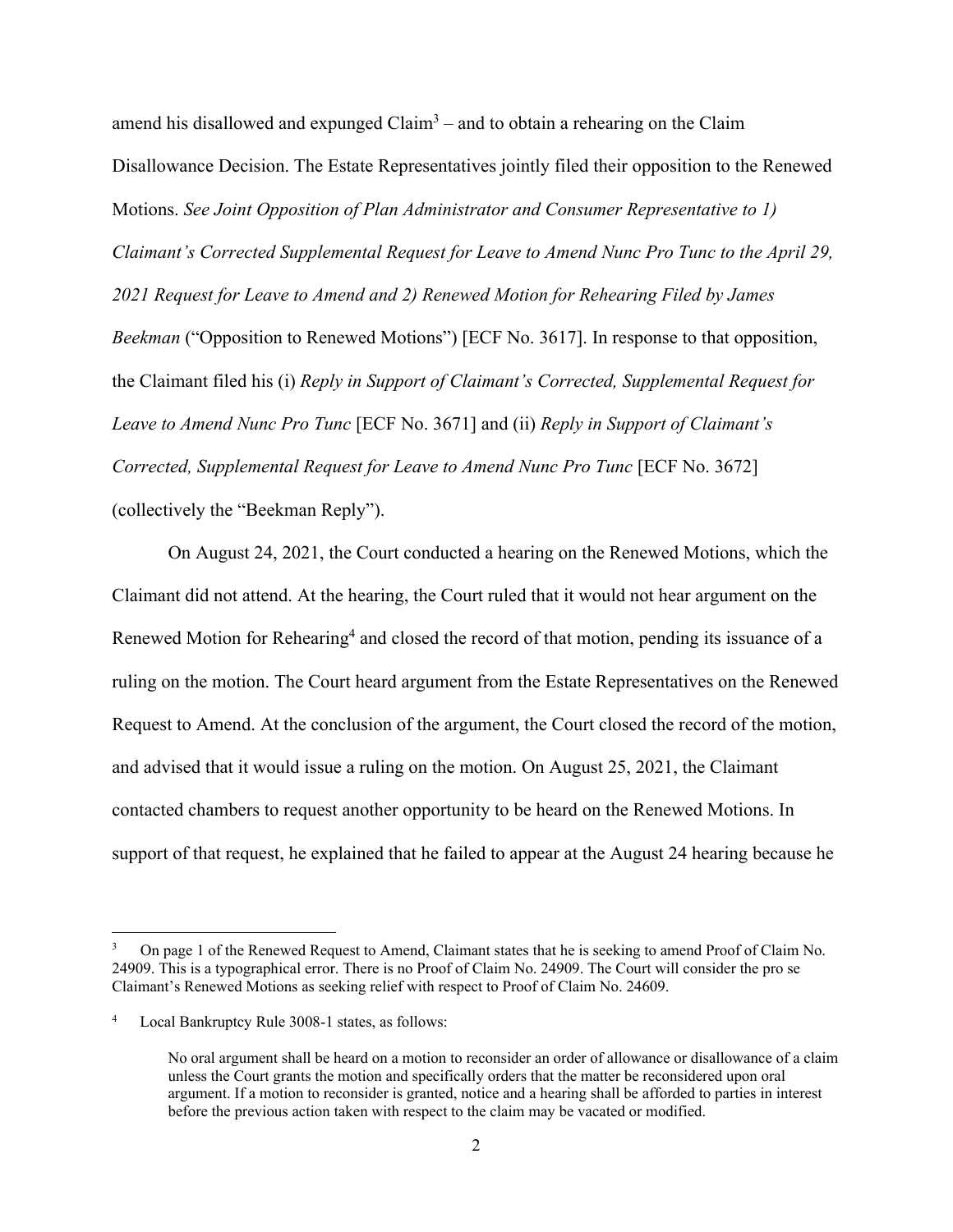mistakenly calendared the hearing for August 25, 2021. The Court credited the Claimant's explanation and in recognition of his status as a pro se claimant, the Court scheduled an additional hearing on the Renewed Request to Amend for September 30, 2021. *See Order Adjourning Hearing* [ECF No. 3679]. In so ruling, the Court adhered to its earlier ruling and denied Claimant's request to argue the Renewed Motion for Rehearing.

On September 30, 2021, the Court concluded a second hearing on the Renewed Request to Amend. The Estate Representatives, by their counsel, and the Claimant, acting pro se, appeared and were heard on the Renewed Request to Amend. The Court has considered the matters raised by the parties at the hearing and in their submissions in support of, and in opposition to, the Renewed Motions. For the reasons stated herein, the Court denies the Renewed Motions.

#### **Jurisdiction**

 The Court has jurisdiction to consider this matter pursuant to 28 U.S.C. §§ 157 and 1334 and the *Amended Standing Order of Reference* dated January 31, 2012 (Preska, C.J.). This is a core proceeding pursuant to 28 U.S.C. § 157(b).

#### **Background**

 On February 11, 2019, the Debtors filed petitions for relief under chapter 11 of the Bankruptcy Code in this Court. The Debtors remained in possession and control of their business and assets as debtors in possession pursuant to sections 1107(a) and 1108 of the Bankruptcy Code. The Court fixed June 3, 2019 (the "Bar Date") as the bar date for filing consumer creditor claims. On September 26, 2019, the Debtors confirmed their Third Amended Plan, and on September 30, 2019, that plan became effective. On November 8, 2019, Claimant filed amended Proof of Claim No. 24609. In the Claim, Claimant sought a total of \$9 million: \$3 million as an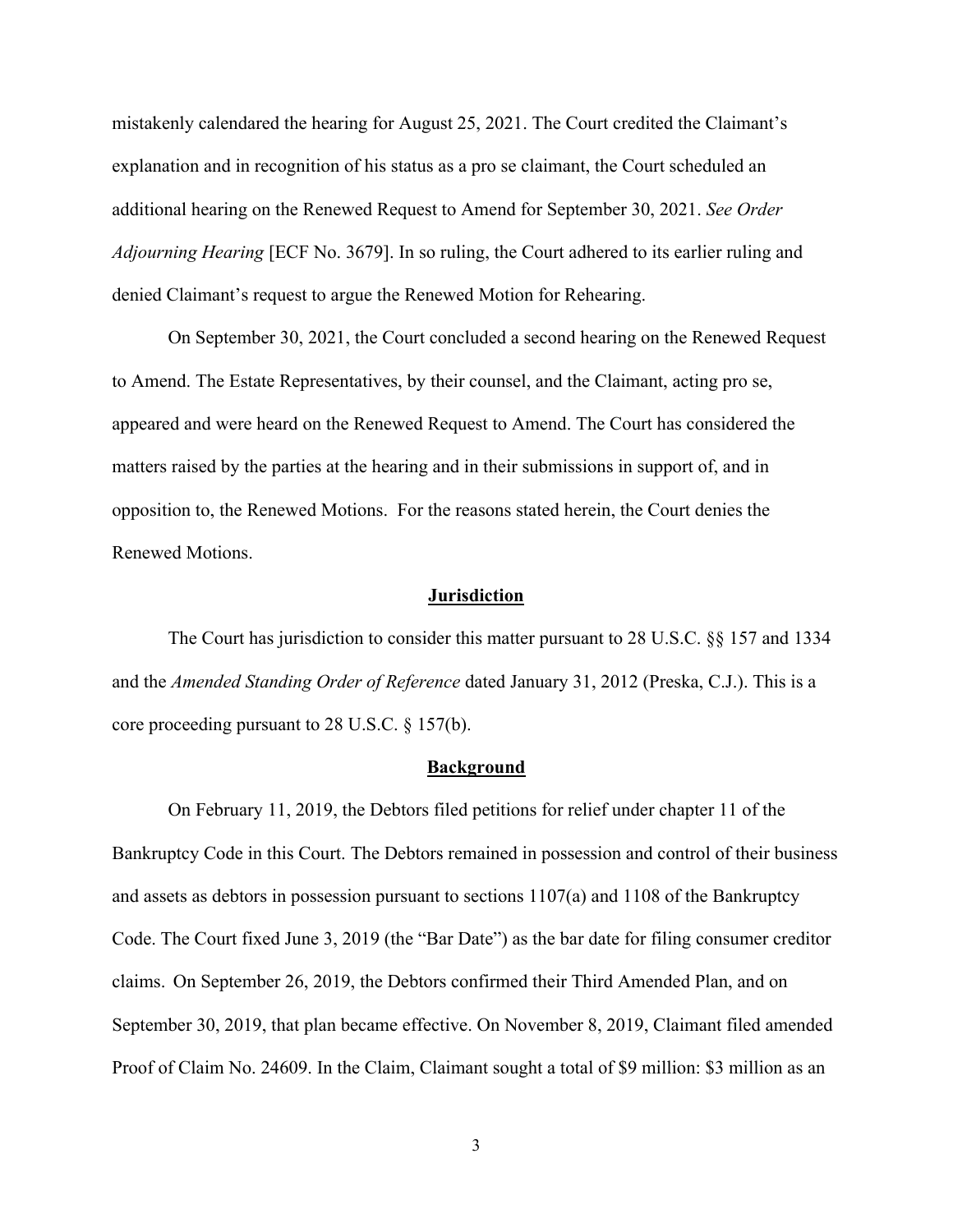administrative expense and \$6 million as a priority claim. The Claim did not include documentary support and identified "Litigation" as the "basis of the claim." On January 17, 2020, the Estate Representatives jointly objected to the Claim. *See Ninth Omnibus Objection to Proofs of Claim (No Basis Consumer Creditor Claims)* [ECF No. 1741] (the "Objection"). On February 20, 2020, Claimant filed his response to the Objection. *See Objection to Proof of Claim and Request for Classification Claim Number: 24609* [ECF No. 1902] (the "Response"). In it, Claimant generally asserted that various entities involved with Claimant's mortgage, including "IndyMac Federal Bank, FSB" and "OneWest Bank FSB," among others, had committed various torts, including misrepresentation, fraud, and intentional infliction of emotional distress against him. *Id.* at 5-21. The Court conducted a Sufficiency Hearing on the Claim and on February 9, 2021, the Court issued the Claim Disallowance Decision sustaining the Objection and expunging the Claim. In that decision, the Court found that Claimant failed to state a claim against Ditech because, among other things, the allegations of potential wrongdoing occurred several years prior to Ditech's appointment as servicer of Claimant's mortgage. *See* Claim Disallowance Decision at 12-14, 18.

#### **The Motion for Rehearing and Request to Amend**

 On February 22, 2021, Claimant timely filed a motion asking the Court to reconsider the Claim Disallowance Decision. *See* Motion for Rehearing. In support of that motion, Claimant asserted that the decision "is riddled with errors," "is not consistant [sic] with the facts," and "full of lies." *Id.* at 2. On April 26, 2021, the Estate Representatives filed their *Joint Opposition of Plan Administrator and Consumer Representative to Motion for Rehearing* [ECF No. 3341] (the "Opposition to Motion for Rehearing"). Among other things, they argued that the Court should deny the motion because it was "merely an attempt to relitigate previously decided issues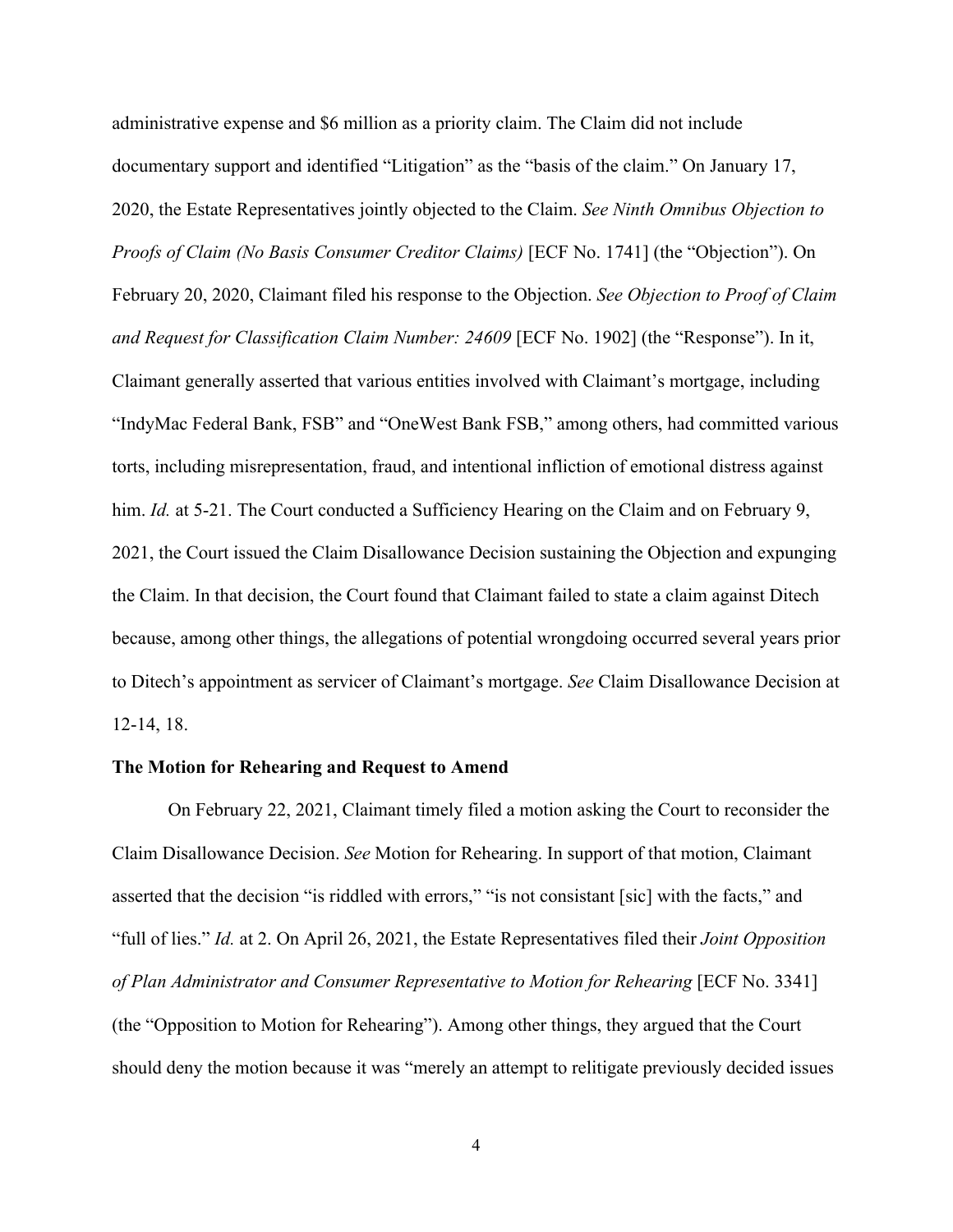and is wholly unnecessary." *See id.* at 3. On June 2, 2021, the Court entered the Rehearing Decision denying the Motion for Rehearing. In so ruling, the Court treated the motion as one seeking rehearing on the disallowed Claim under section 502(j) of the Bankruptcy Code (Rehearing Decision at 4) and applied the same analysis as it would under Rules 9023 and 9024 of the Federal Rules of Bankruptcy Procedure (the "Bankruptcy Rules"). These rules incorporate, respectively Rules 59 and 60 of the Federal Rules of Civil Procedure (the "Federal Rules"). *Id.* at 5-9 (Bankruptcy Rule 9023); 9-13 (Bankruptcy Rule 9024).

 On April 29, 2021, while the Motion for Rehearing was pending, Claimant sought leave to amend his Claim. *See* Request for Leave to Amend. In support of that request, he asserted that Ditech violated Fla. Stat. Ann. § 817.535(8) (West 2013) (the "Florida Statute") either by ratifying the allegedly fraudulent actions of prior servicers or by entering into a conspiracy with them, as supposedly evidenced by an affidavit submitted by Stewart Derrick, a former Ditech employee, in connection with Claimant's state court foreclosure proceedings. *See* Request for Leave to Amend ¶¶ 3-4, 7, 15-17. On May 20, 2021, the Estate Representatives filed their *Joint Opposition of Plan Administrator and Consumer Representative to Request for Leave to Amend* [ECF No. 3394] (the "Opposition to Request for Leave to Amend"). They argued that it would be futile to permit the Debtor to file an amended claim because the Claim was time-barred under Florida law, and the proposed amendments failed to state a legally cognizable claim under Florida law. *See id.* at 7-14. They contended that the Court should deny the Request for Leave to Amend. On May 24, 2021, Claimant filed supplemental papers in support of the Request for Leave to Amend and in response to the Opposition to Request for Leave to Amend. *See Claimant James Beekman's Notice of Filing Affidavit in Support of Motion to Amend* [ECF No. 3401].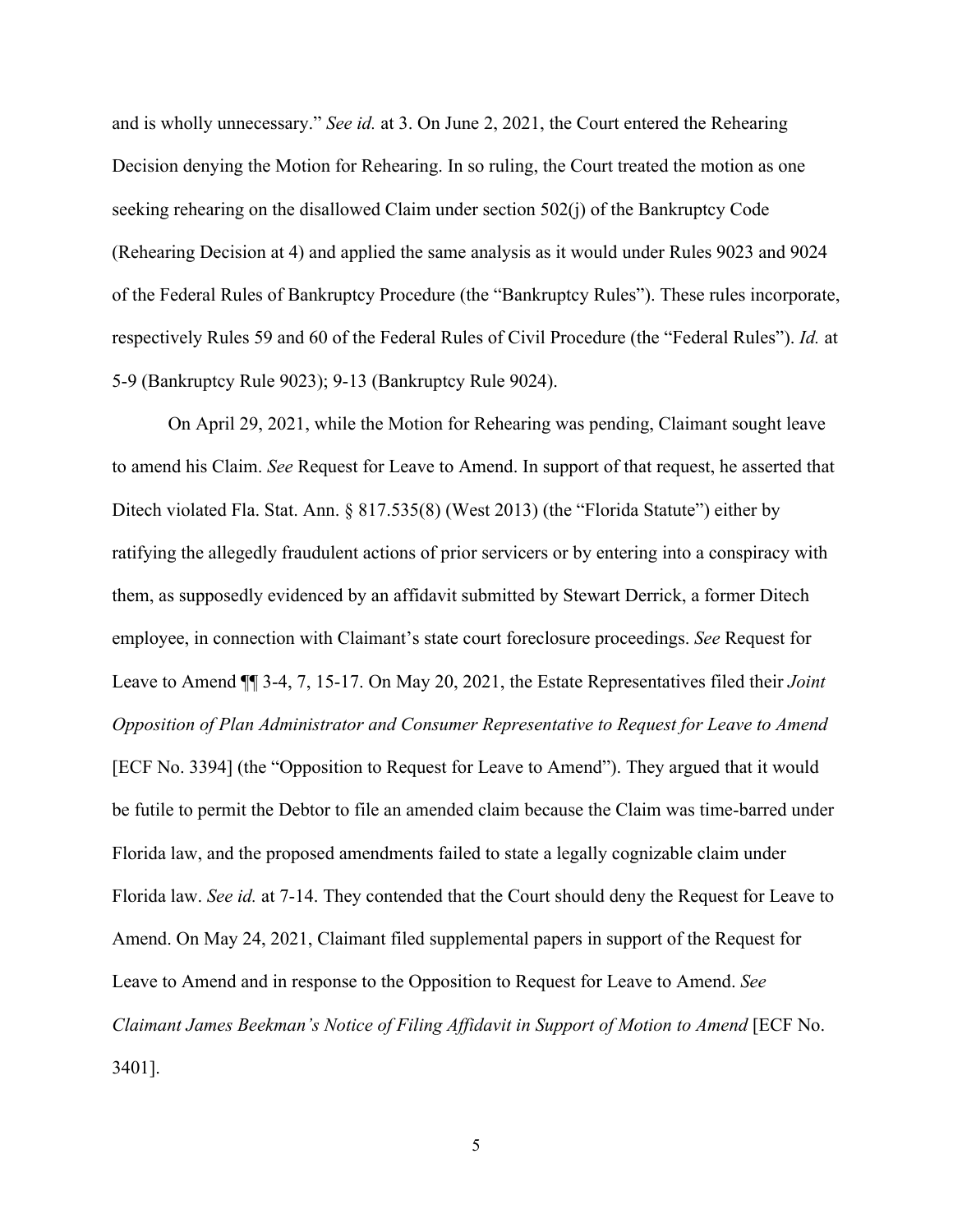On May 27, 2021, the Court held a hearing on the Request for Leave to Amend, which Claimant attended. During the hearing, the Court granted Claimant leave to further supplement the record with filings made by Ditech in the State of Florida (which Claimant contended supported his assertion that he holds a viable claim against Ditech) and also allowed the Estate Representatives to respond to any such submission. On June 3, 2021, Claimant submitted a *Notice of Filing* [ECF No. 3437] that attached two assignments of mortgage, one recorded on August 2, 2016 from Residential Credit Solutions, Inc. ("RCS") to Ditech Financial, LLC when Ditech began servicing Claimant's loan and mortgage, and the other dated December 9, 2019 from Ditech Financial, LLC to Specialized Loan Servicing, LLC ("SLS") (collectively, the "2016 and 2019 Assignments of Mortgage") when Ditech transferred servicing to SLS. On June 18, 2021, the Estate Representatives filed a response to Claimant's supplemental filing. *See Joint Supplemental Memorandum of Plan Administrator and Consumer Representative in Opposition to Request for Leave to Amend* [ECF No. 3463] (the "Supplemental Memorandum"). The Estate Representatives argued that even with Claimant's submission of the 2016 and 2019 Assignments of Mortgage, the Claim did not allege fraud with particularity and Claimant was collaterally estopped from re-litigating his Claims. *Id.* at 6-9. On June 24, 2021, the Court held a second hearing on the Request for Leave to Amend, which Claimant attended and argued in further support of the request.<sup>5</sup> On June 30, 2021, the Court denied the Request for Leave to Amend. See Leave to Amend Claim Decision. The Court determined that any amendment to assert claims under the Florida Statute would be futile. *See id.* 6-13. The Court also specifically considered the 2016 and 2019 Assignments of Mortgage and determined that Claimant still failed to plead fraud

<sup>5</sup> During the hearing, the Court requested that the Plan Administrator submit certain excerpts of Fannie Mae and Freddie Mac guidelines referenced at the hearing. The Plan Administrator did so on June 28, 2021, in their Supplemental Memorandum.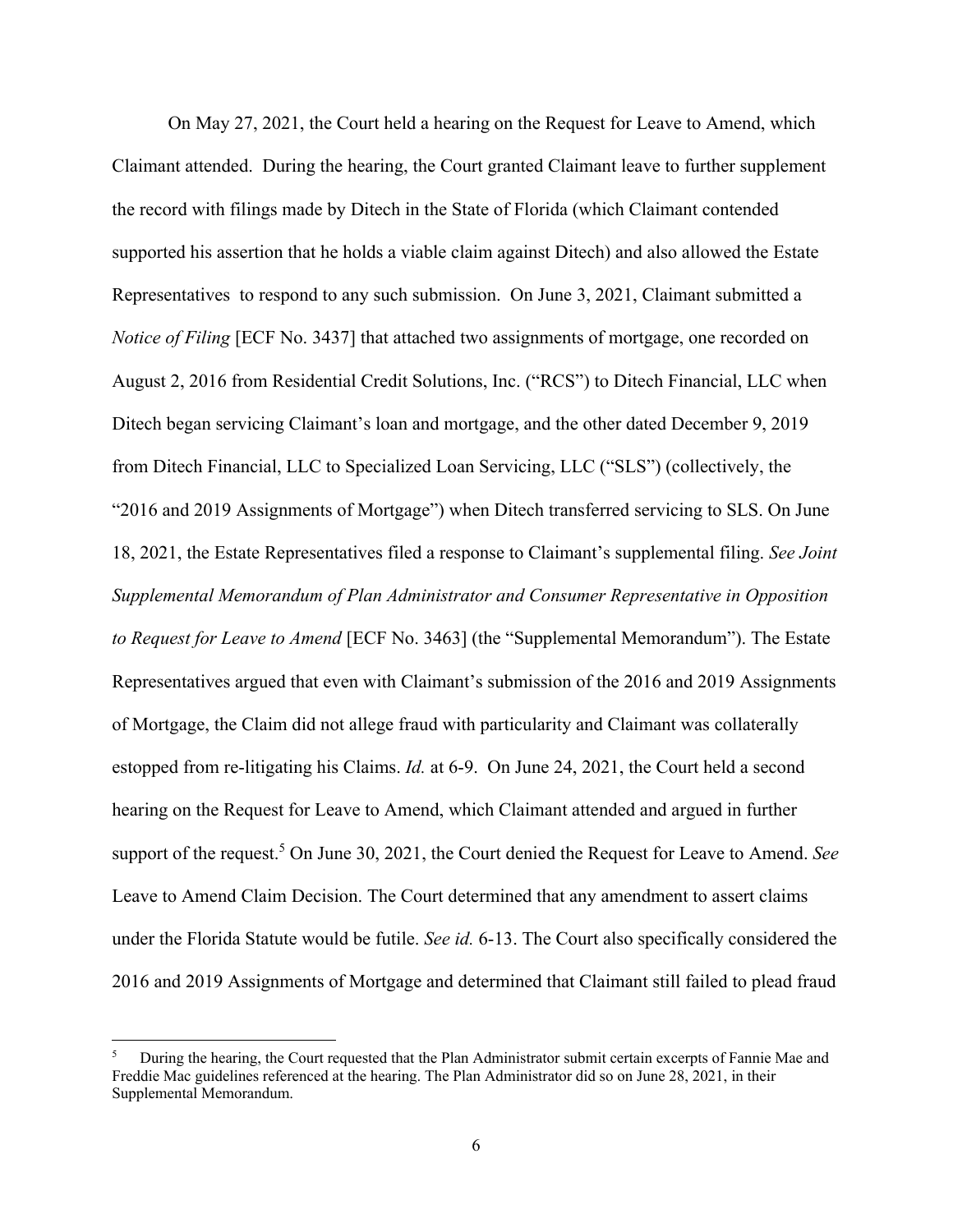with particularity under Federal Rule 9(b) and that he was collaterally estopped from bringing his claims. *Id.* at 14-20.

## **The Renewed Motion for Rehearing and Request to Amend**

 The Renewed Request to Amend and Renewed Motion for Rehearing are nearly identical copies of the Request for Leave to Amend and Motion for Rehearing, respectively. *See Joint Notice of Filing of Certain Redlines in Connection With August 24, 2021 Omnibus Hearing (Joint Notice of Redlines)* [ECF No. 3644]. The principal difference in the documents is that in the Renewed Request to Amend, the Claimant cites to a "Scribner's [sic] error" in support of the request. *See* Renewed Request to Amend at ¶ 8. *See also* Renewed Motion for Rehearing at ¶ 9 (noting alleged "Scribner [sic] error" in Request for Leave to Amend).

#### **Discussion**

 In the Renewed Motions, Claimant complains that in resolving the Request for Leave to Amend and Motion for Rehearing, the Court failed to account for his status as a pro se litigant. *See* Renewed Request to Amend ¶ 8; Renewed Motion for Rehearing ¶ 10. There is no merit to that contention. The Court expressly considered Claimant's status as a pro se litigant when it disallowed the Claim, denied the Motion for Rehearing, and denied the Request for Leave to Amend. *See* Claim Disallowance Decision at 2 ("For the reasons stated herein, the Court finds that accepting all factual allegations asserted by the pro se Claimant in support of his claim as true, drawing all reasonable inferences in the Claimant's favor, and interpreting the Beekman Claim and the Claimant's responses to the Objection to raise the strongest arguments that they suggest, the Beekman Claim fails to state a plausible claim against the Wind Down Estates or the Consumer Creditor Reserve, as a matter of law."); Rehearing Decision at 2 ("[C]onstruing the Motion in the light most favorable to the pro se Claimant to state the strongest argument that it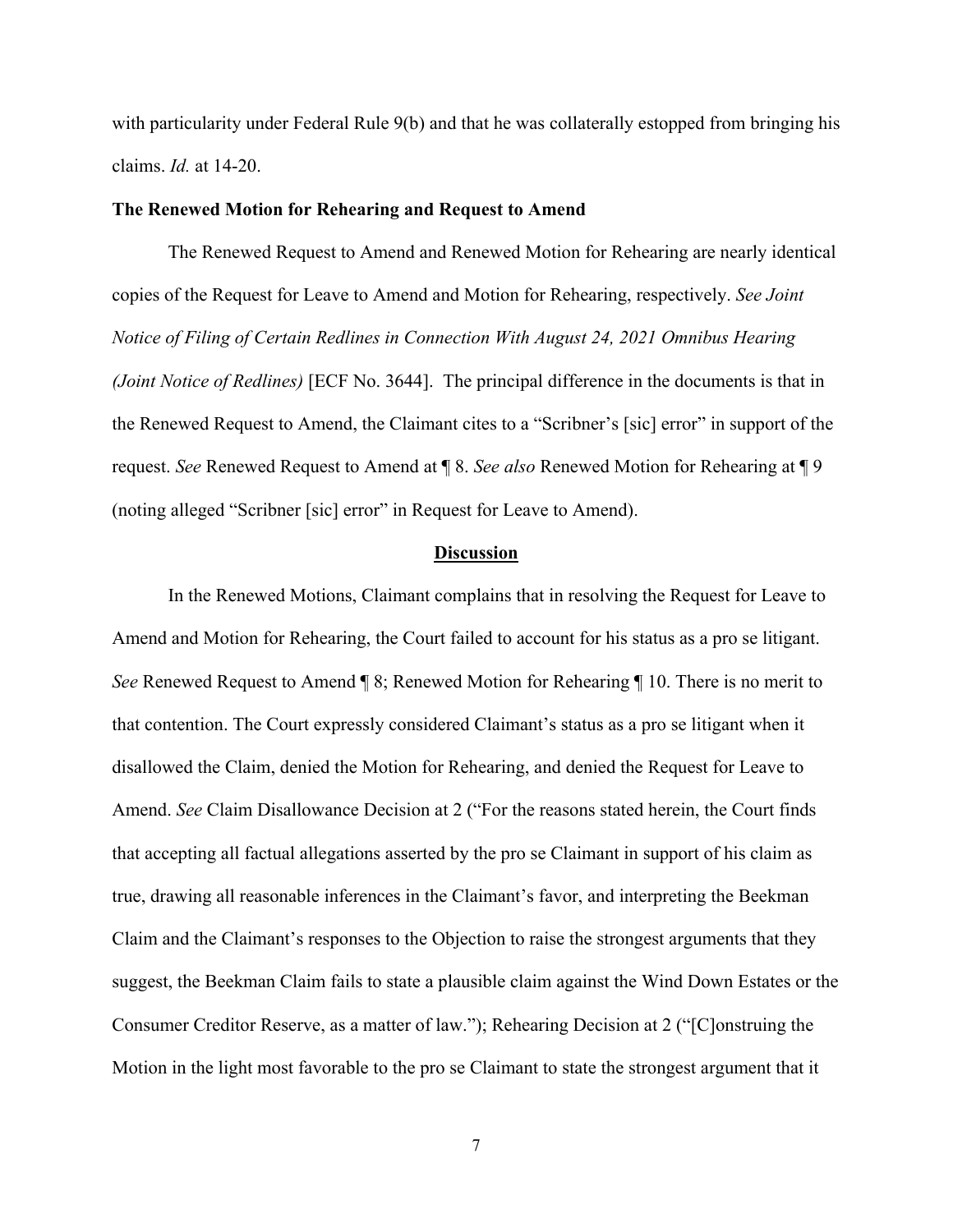suggests, the Court finds that the Claimant has failed to state grounds for relief under either Federal Rule 59 or 60"); Leave to Amend Claim Decision at 13 ("The Claimant is acting pro se, and the Court credits his assertion that he mistakenly cited to the wrong affidavit in his papers.")

In bringing the Renewed Motions, Claimant continues to act pro se. In resolving them, the Court further accommodated the Claimant's pro se status by excusing his failure to attend the August 24 hearing. Moreover, given the Claimant's pro se status, the Court interprets the Renewed Motion in the light most favorable to Claimant to state the strongest arguments that they suggest. *Erickson v. Pardus*, 551 U.S. 89, 94 (2007) ("[a] document filed *pro se* is 'to be liberally construed. . . .'"); *Estelle v. Gamble*, 429 U.S. 97, 106 (1976) (noting that "a pro se complaint, 'however inartfully pleaded,' must be held to 'less stringent standards than formal pleadings drafted by lawyers' and can only be dismissed for failure to state a claim if it appears 'beyond doubt that the plaintiff can prove no set of facts in support of his claim which would entitle him to relief.'").

However, although the Court construes the Renewed Motions liberally, and in a light most favorable to the pro se Claimant, the Claimant is not exempt from the pleading requirements under the Federal Rules*.* The Claim must be supported by specific and detailed factual allegations that provide a fair explanation for the basis of the allegations underlying the Claim and the legal grounds for recovery against the Debtors. *Kimber v. GMAC Mortgage, LLC (In re Residential Capital, LLC)*, 489 B.R. 489, 494 (Bankr. S.D.N.Y. 2013) (citing *Iwachiw v. New York City Bd. of Elections*, 126 Fed. Appx. 27, 29 (2d Cir. 2005)). *See also Traguth v. Zuck*, 710 F.2d 90, 95 (2d Cir. 1983) ("Petitioner [appearing pro se] is not, however, excused 'from compliance with relevant rules of procedural and substantive law.'"); *Birl v. Estelle,* 660 F.2d 592, 593 (5th Cir.1981) ("The right of self-representation does not exempt a party from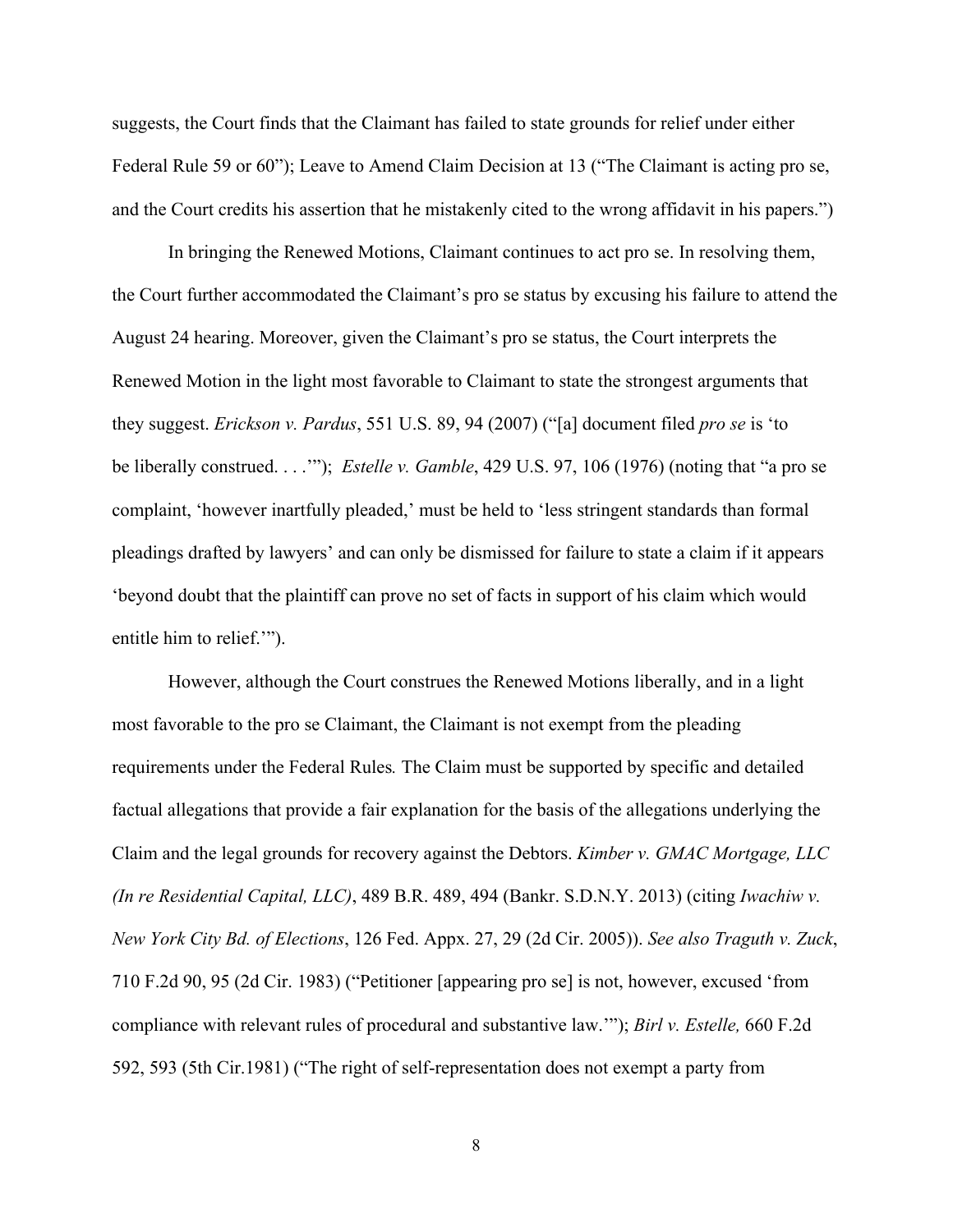compliance with relevant rules of procedural and substantive law. One who proceeds pro se with full knowledge and understanding of the risks involved acquires no greater rights than a litigant represented by a lawyer, unless a liberal construction of properly filed pleadings be considered an enhanced right.") (internal citations omitted). As set forth below, the Claimant has failed to meet that standard in support of his Renewed Motions.

# **Renewed Request to Amend Claim**

 In assessing the merits of a request for leave to file an amended claim, courts apply the standards applicable under Federal Rule 15 to motions to amend a complaint.6 *See* Leave to Amend Claim Decision at 4-6. At bottom, leave to amend a claim generally is freely given, except in cases in which it would be futile to do so. *Id.* "A proposed amendment is considered to be 'futile' if the proposed amendment fails to state a legally cognizable claim or fails to raise triable issues of fact." *Id*. at 5 (internal quotation marks omitted) (quoting *AEP Energy Servs. Gas Holding Co. v. Bank of Am., N.A.,* 626 F.3d 699, 726 (2d Cir. 2010) (citing *Milanese v. Rust-Oleum Corp*., 244 F.3d 104, 110-11(2d Cir. 2010)).

 In his Request for Leave to Amend, Claimant sought leave of this Court to assert a claim against Ditech pursuant to the Florida Statute. *See* Request for Leave to Amend at 7. In relevant part, the Florida Statute states that

Any person adversely affected by an instrument filed in the official record which contains a materially false, fictitious, or fraudulent statement or representation has a civil cause of action under this section without regard to whether criminal charges are pursued under [§ 817.535(2)].

Fla. Stat. Ann. § 817.535(8)(a) (West 2013). In support of the Request for Leave to Amend, Claimant did not complain that Ditech filed any instrument in Florida's official record. Rather, Claimant sought to hold Ditech accountable for the alleged wrongdoing of prior servicers of his

<sup>6</sup> Federal Rule 15 is made applicable herein by Bankruptcy Rule 7015.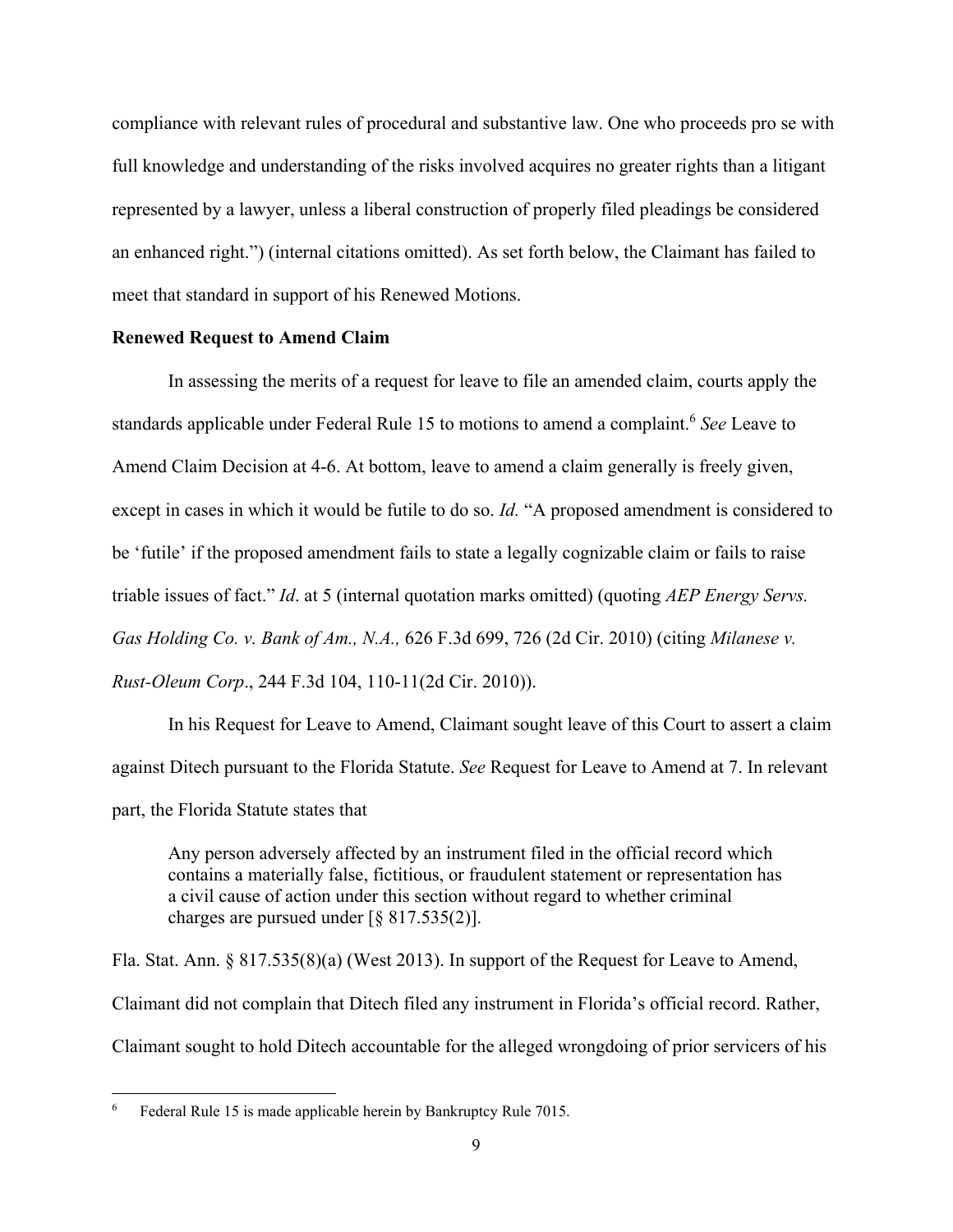mortgage. He contended that that Ditech conspired with prior mortgage servicers in advancing fraudulent assignments of mortgage, and that Ditech knowingly ratified and approved the fraudulent loan records generated by prior servicers. *See* Request for Leave to Amend at 6.

 In that light, the Court found that on its face, the Request for Leave to Amend failed to state a cognizable claim under the Florida Statute because Claimant does not contend that Ditech is a "filer" or that it "filed" an instrument in the Florida official record. *See* Leave to Amend Claim Decision at 7-8. The Court also found that it would be futile to authorize Claimant to amend the Claim to assert a claim under the Florida Statute because, as amended, the Claim could not survive a motion to dismiss. *Id.* (citing *Brooklands, Inc. v. Sweeney*, No. 14-81298- CIV, 2015 WL 1930239, at \*3 n.5 (S.D. Fla. Apr. 28, 2015) (finding claims for violation of § 817.535(8)(a) were appropriately dismissed because the instrument, a UCC lien, was not filed within the "official record" of the State of Florida).

In reaching that decision, the Court found that the Claimant failed to allege facts to support his contentions that Ditech is liable under the Florida Statute because Ditech conspired with prior mortgage servicers in advancing fraudulent assignments of mortgage (*id*. at 8-10), or that Ditech knowingly ratified and approved the fraudulent loan records generated by prior servicers. *Id*. at 10-13. The Court also found that Claimant was collaterally estopped from challenging the validity of the 2016 and 2019 Assignments of Mortgage (*id*. at 14-19) and that Claimant had not demonstrated that he could plead a fraud claim against Ditech with particularity. *Id*. at 19-20.

 In the Renewed Request to Amend, Claimant still seeks leave of this Court to amend the Claim to assert a claim against Ditech under the Florida Statute. Renewed Request to Amend ¶¶ 1, 3. In support of that request, he says that Ditech must be held accountable for its own (not a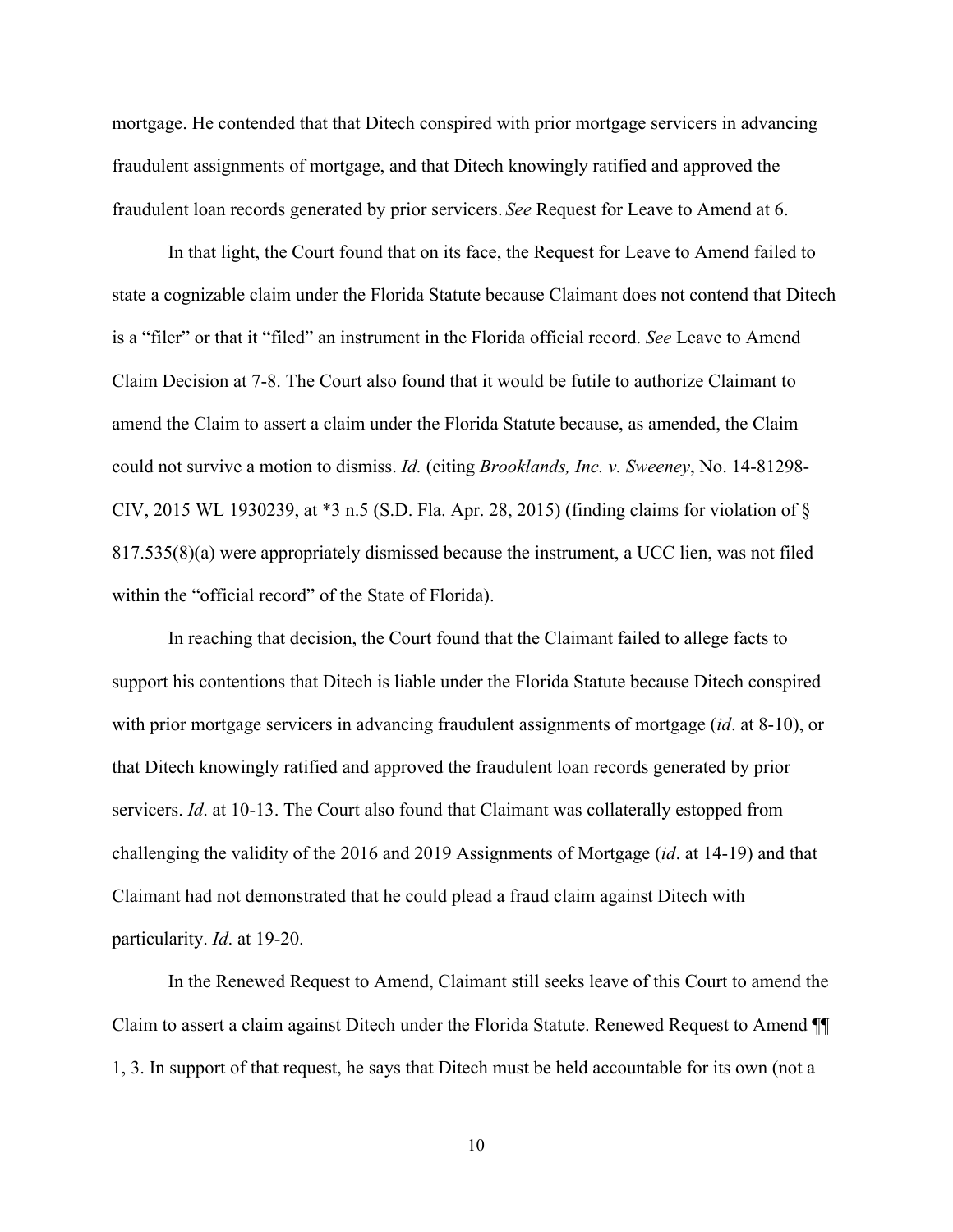prior servicer's) allegedly fraudulent misrepresentation which are allegedly contained in affidavits and recorded assignments of mortgage filed by Ditech in the Florida official record. *See id.*  $\P$  3, 4. He says he should be granted leave to do so, because his failure to assert a claim against Ditech based on Ditech's alleged wrongdoing – as opposed to that of a prior servicer, was scrivener's error. However, the Claimant misconstrues the import of that doctrine.

A scrivener's error is "a 'clerical error,' which is 'a[n] error resulting from a minor mistake or inadvertence, especially in writing or copying something.' Examples of scrivener's errors include omitting an appendix, typing an incorrect number, and mis-transcribing a word." *MSP Recovery Claims, Series LLC v. AIG Property Casualty Co*., 2021 WL 3371621, at \*8 (S.D.N.Y. Aug. 2, 2021) (citing Black's Law Dictionary (8th ed. 2004)). Courts do not consider substantive changes or failure to properly plead a claim under the relevant statutes a "scrivener's error." *See In re Michael Stapleton Assocs. Ltd*., 2018 WL 3962931, at \*4 (S.D.N.Y. Aug. 17, 2018) ("However, adding in a whole paragraph would amount to 'a significant substantive change rather than a simple fix to an inadvertent scrivener's error,' such as correcting spelling errors or adding stray words."); *Topping v. Deloitte Touche Tohmatsu CPA, Ltd.,* 2015 WL 1499657, at \*8 (S.D.N.Y. Mar. 27, 2015) (holding that an addition of three substantive paragraphs in an attempt to salvage a deficient pleading "constitute a significant substantive change rather than a simple fix to an 'inadvertent scrivener's error.'"). There is no merit to Claimant's characterization of his pleading failure as a scrivener's error.

Moreover, even construing the Claim as asserting that Ditech must be held accountable for its own wrongdoing, the Claimant has not stated grounds for relief. That is because in support of the Renewed Request to Amend, Claimant essentially relies on the same contentions that he made in support of the Request for Leave to Amend. Claimant has not addressed any of the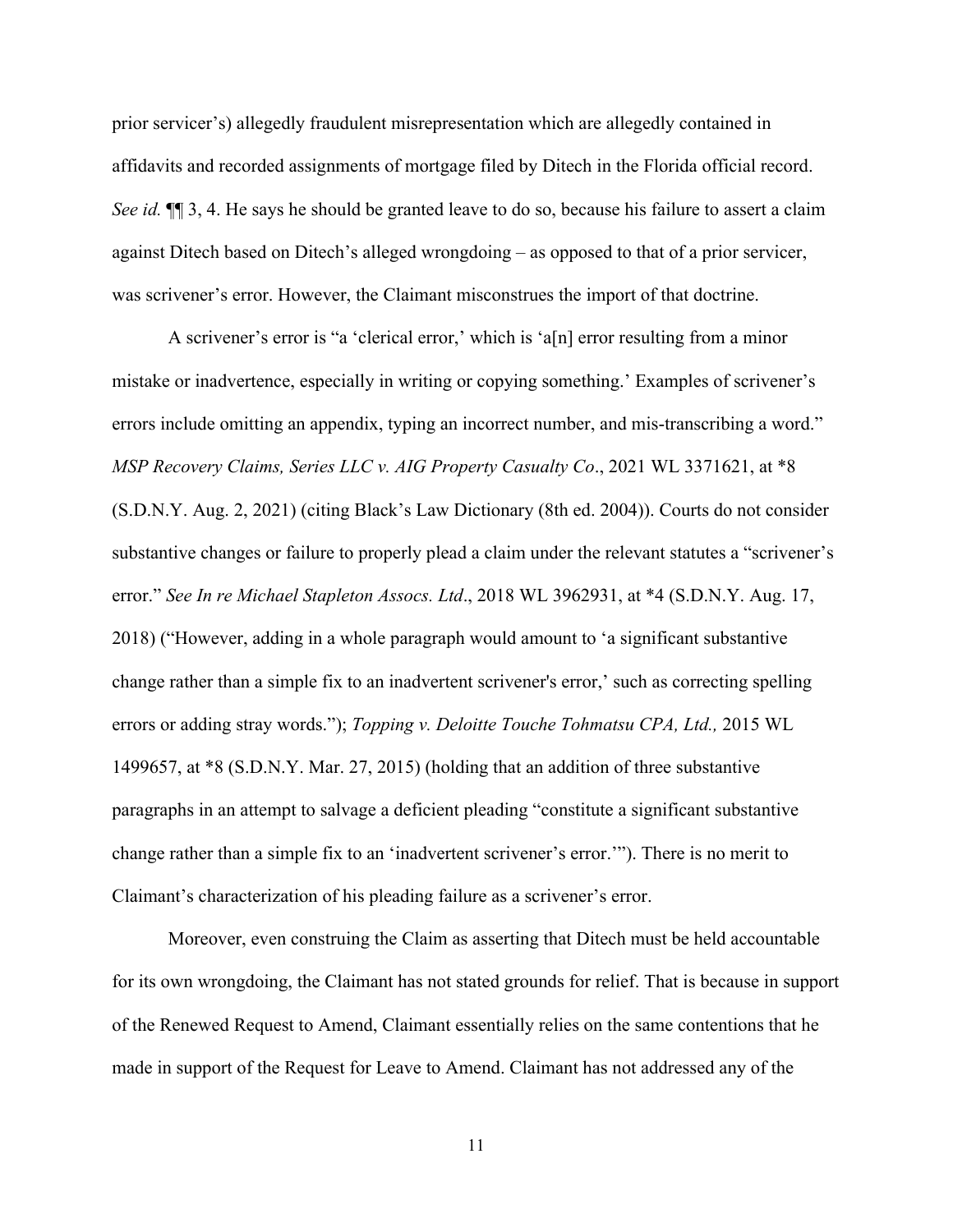grounds that the Court cited in rejecting the Request for Leave to Amend. *See* Leave to Amend Claim Decision at 15-20. The Court finds that construing the facts alleged by Claimant in the light most favorable to him, it would be futile to permit him to amend the Claim to assert a claim for relief under the Florida Statute. As such, the Court denies the Renewed Request to Amend.

## **Renewed Motion for Rehearing**

 Section 502(j) of the Bankruptcy Code governs the "reconsideration" of disallowed claims. *See* 11 U.S.C. § 502(j). The Court applied that section to the Claimant's Motion for Rehearing. *See* Rehearing Decision at 4. In assessing the merits of a claim for relief under section 502(j), courts apply the same analysis as they would under Bankruptcy Rules 9023 and 9024. *Id*. at 5-13. As support for the motion, Claimant asserts that he is entitled to a rehearing on the Claim Objection, as follows:

(i) Based manifest injustice occasioned by the Court's error in its review of the evidence submitted by the Claimant in support of his contention that Ditech filed fraudulent instruments in the Official Records book in Palm Beach County, Florida in violation of the Florida Statute. Renewed Motion for Rehearing ¶ 1.

(ii) The Claim Disallowance Decision is riddled with errors and is not consistent with the facts based on the evidence submitted and accepted by the Court. *Id.*

(iii) In the Renewed Request to Amend, the Claimant has properly stated a cause of action under the Florida Statute and for fraud. *Id.* ¶ 2.

As set forth below, applying the well-settled standards governing claims for relief under

Bankruptcy Rules 9023 and 9024, the Court finds that the Claimant has failed to demonstrate

that he is entitled to relief under either provision of the Bankruptcy Rules.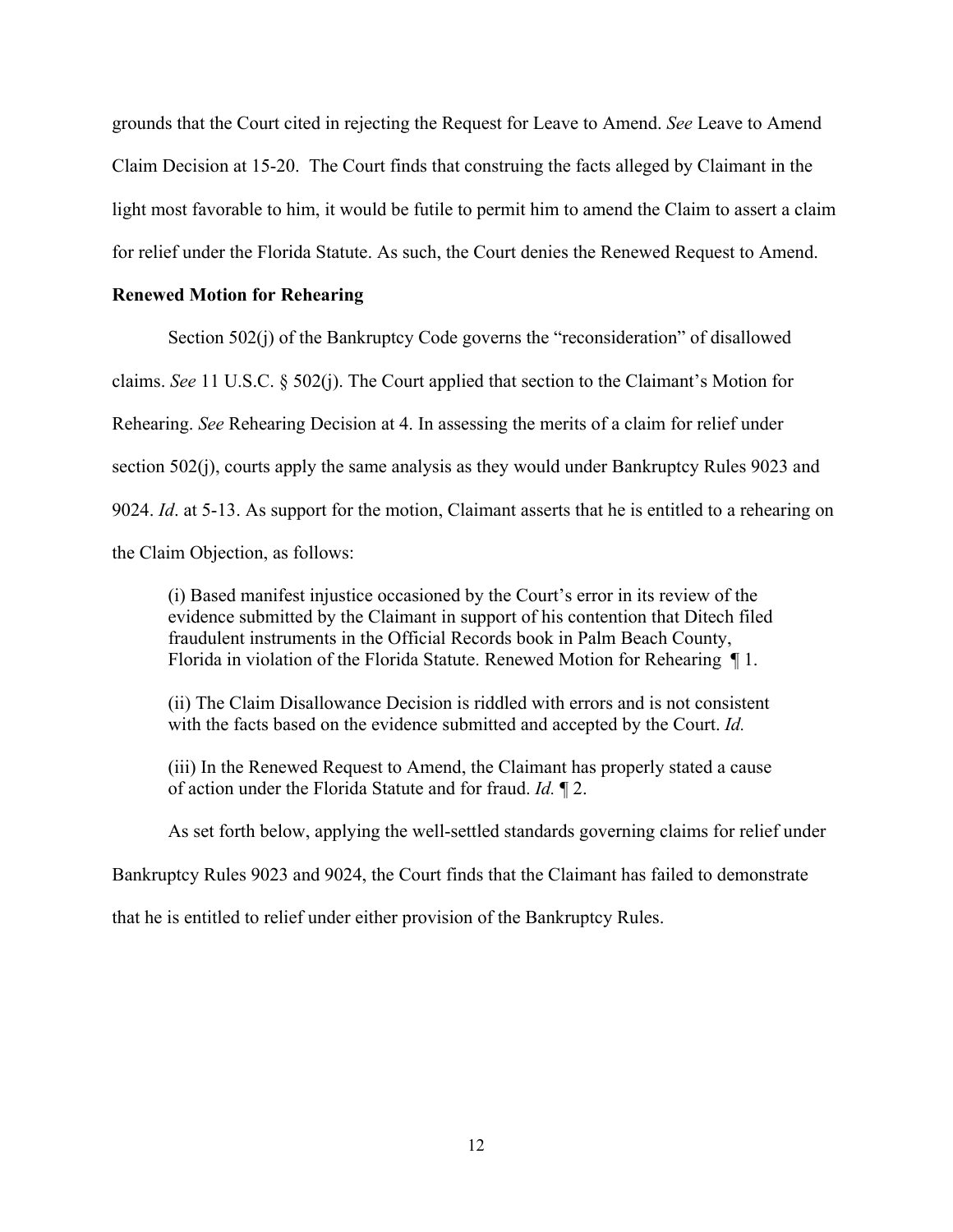### Bankruptcy Rule 9023

 Bankruptcy Rule 9023 provides that "[a] motion. . . to alter or amend a judgment shall be filed... no later than 14 days after entry of judgment." Fed. R. Bankr. P. 9023.<sup>7</sup> On February 9, 2021, the Court expunged the Claim, and on June 2, 2021, it denied the Motion for Rehearing. On July 7, 2021, 35 days later, Claimant filed his Renewed Motion for Rehearing. To the extent Claimant seeks relief under Bankruptcy Rule 9023, the Renewed Motion for Rehearing is timebarred, as the Claimant filed it more than 14 days after the Court denied the Motion for Rehearing. *See In re AMR Corp*., 567 B.R. 247, 257 n.6 (Bankr. S.D.N.Y. 2017), *aff'd sub nom. Krakowski v. Am. Airlines, Inc.,* 610 B.R. 714 (S.D.N.Y. 2019), *aff'd sub nom. In re AMR Corp.,* 834 F. App'x 660 (2d Cir. 2021) ("Plaintiffs have not filed a motion for this Court to reconsider its decision, and even if such a request were to be made, it would be untimely. *See* Fed. R. Civ. P. 59(e); Fed. R. Bankr. P. 9023; Local [Bankruptcy] Rule 9023-1 (14-day time limit).").

 Moreover, and in any event, there is no merit to the request for relief. The standard applicable to a motion to alter or amend a judgment under Federal Rule 59(e) is applicable to a motion for reargument under Bankruptcy Rule 9023. *See In re CCT Commc'ns, Inc.*, No. 07– 10210 (SMB), 2011 WL 239658, at \*2 (Bankr. S.D.N.Y. Jan. 22, 2011) (citations omitted). "The standard for granting a motion for reconsideration is strict, and reconsideration is generally denied unless the moving party can point to controlling decisions or data that the court

<sup>7</sup> Local Bankruptcy Rule 9023–1(a) states:

A motion for reargument of a court order determining a motion shall be served within 14 days after the entry of the Court's order determining the original motion, or in the case of a court order resulting in a judgment, within 14 days after the entry of the judgment, and, unless the Court orders otherwise, shall be made returnable within the same amount of time as required for the original motion. The motion shall set forth concisely the matters or controlling decisions which counsel believes the Court has not considered. No oral argument shall be heard unless the Court grants the motion and specifically orders that the matter be re-argued orally.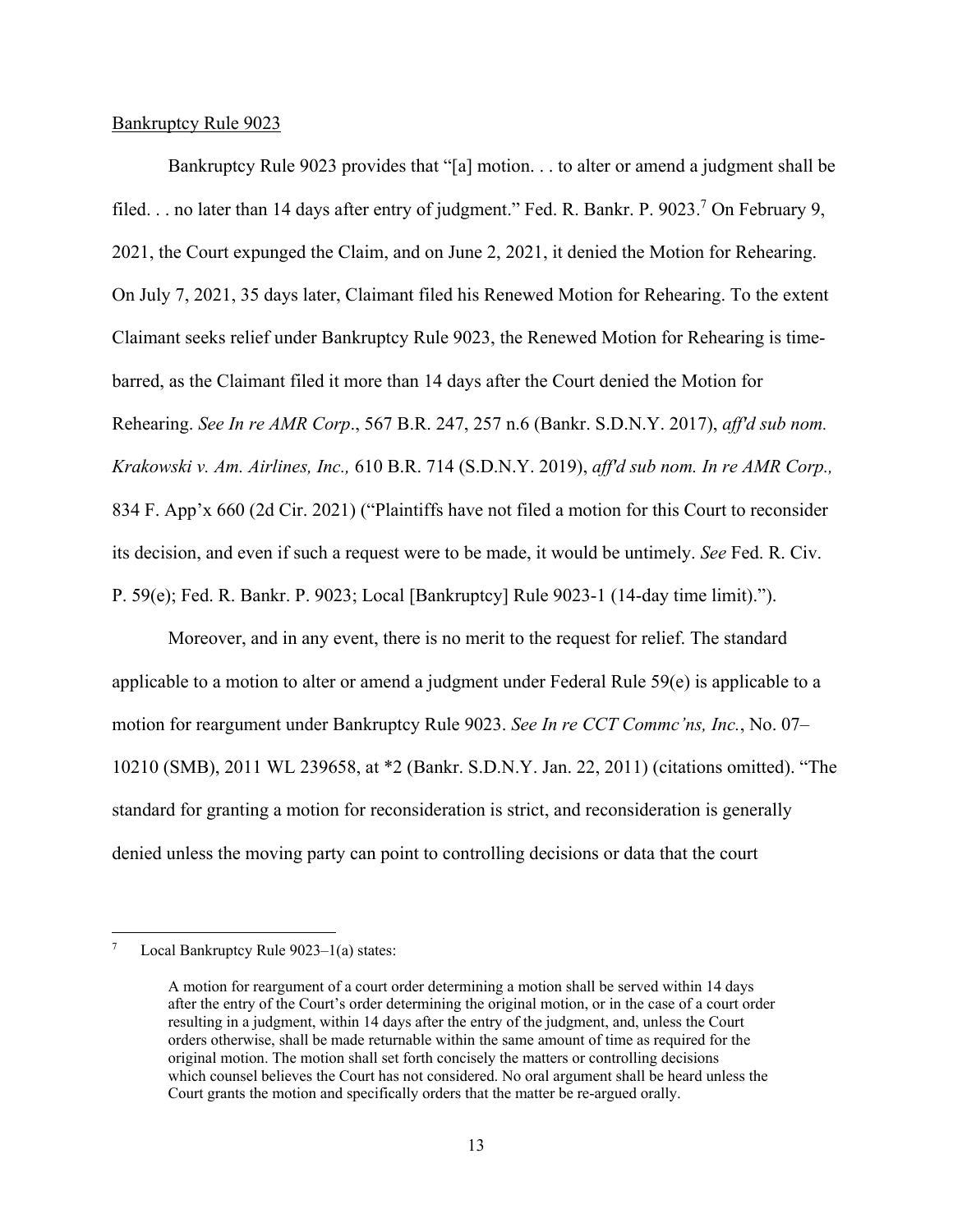overlooked – matters, in other words, that might reasonably be expected to alter the conclusion reached by the court." Rehearing Decision at 6 (citing *Shrader v. CSX Transp., Inc.*, 70 F.3d 255, 257 (2d Cir. 1995)). *See also Schonberger v. Serchuk*, 742 F.Supp. 108, 119 (S.D.N.Y.1990); *Adams v. United States*, 686 F.Supp. 417, 418 (S.D.N.Y.1988).

 The Renewed Motion for Rehearing is based on the same facts alleged in support of the Motion for Rehearing. The Claimant has not demonstrated that the Court overlooked controlling decisions or data that might reasonably be expected to alter its conclusion that the Claim should be disallowed and expunged. The facts he alleges do not state claims against Ditech under the Florida Statute. He has not demonstrated grounds for relief under Bankruptcy Rule 7023.

#### Bankruptcy Rule 9024

Federal Rule 60 states:

On motion and just terms, the court may relieve a party or its legal representative from a final judgment, order, or proceeding for the following reasons:

(1) mistake, inadvertence, surprise, or excusable neglect; (2) newly discovered evidence that, with reasonable diligence, could not have been discovered in time to move for a new trial under Rule 59(b); (3) fraud (whether previously called intrinsic or extrinsic), misrepresentation, or misconduct by an opposing party; (4) the judgment is void; (5) the judgment has been satisfied, released, or discharged; it is based on an earlier judgment that has been reversed or vacated; or applying it prospectively is no longer equitable; or (6) any other reason that justifies relief.

Fed. R. Civ. P. 60(b). "[A]ll orders of the bankruptcy court are subject to Rule 60 F.R.CIV.P." *In re K.G. IM, LLC*, 620 B.R. 469, 477 (Bankr. S.D.N.Y. 2020) (quoting Fed. R. Bankr. P. 9024,

advisory committee note).

In denying the Claimant's prior request for relief under Federal Rule 60, the Court found

that he failed to state grounds for relief under Federal Rule 60(b)(1) because the Claimant failed